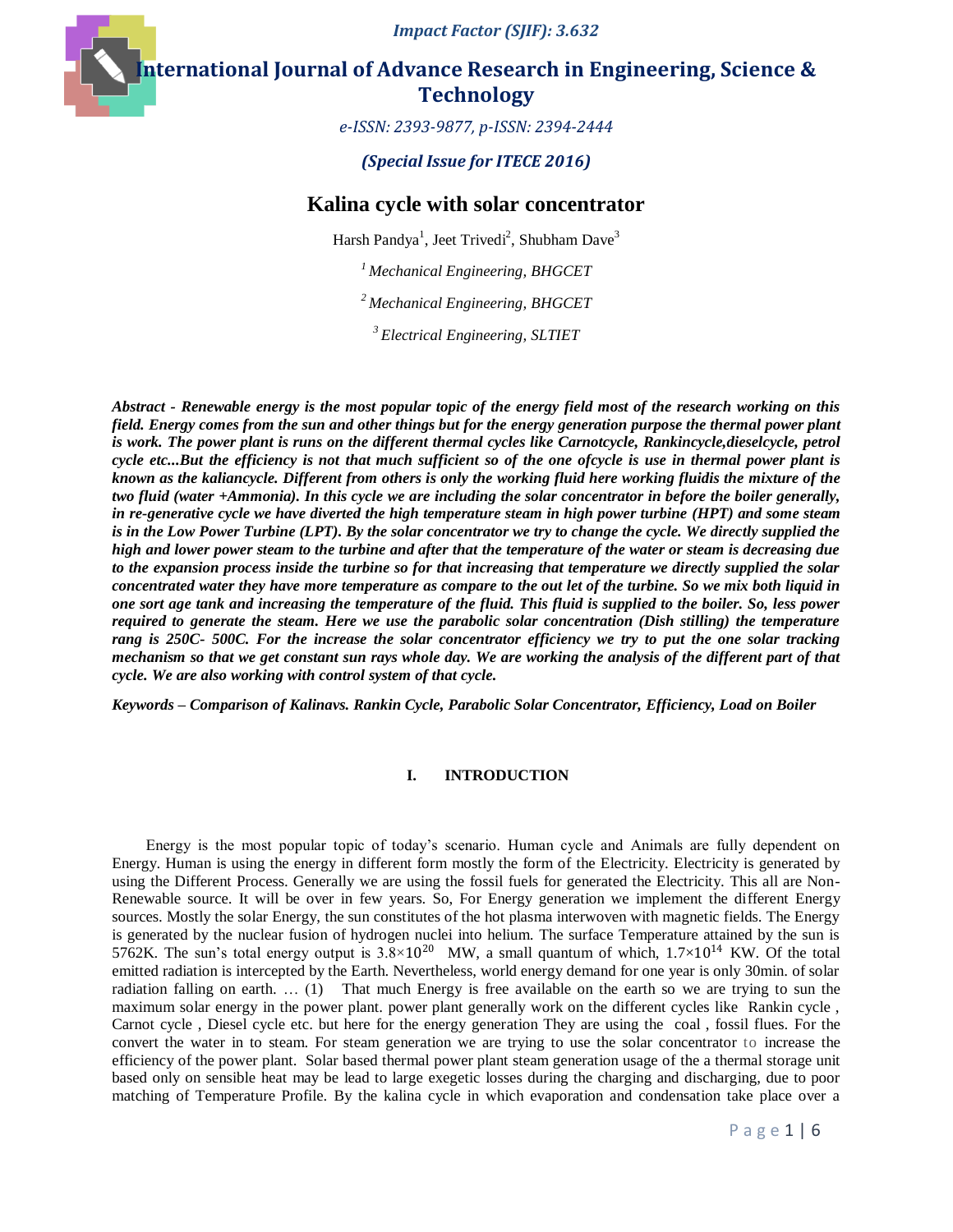Temperature Range. overall Efficiency of the heat exchanger processes can be improve , and the overall performance is also improve…..(2) we are trying to increase the efficiency of the Re- Generative cycle to attaching the solar concentrator Mechanism.

Renewable Energy is the over future sources of the industry. Now a days the most of the Energy system is work on the either solar base or other renewable energy based. In thermal cycles is also try to modify or converted in renewable energy side.so decreasing the air pollution as well as decreasing the uses of the fuels .thermal power plants are work on the either coal base or may be gas turbine. All the power plant work on the Rankin cycle or regenerative cycle. But in the Rankin cycle the efficiency of the power plant is less that's why the power plant working on two or more cycle and this type of cycle is known as regenerative cycles. By the using the regenerative cycle the efficiency of the power plant is up to 40%. One of the thermal power plant cycle name is kalina cycle. In this cycle the changes in the working fluid. Here the working fluid use to be mixture of Water andammonia.The initial the boiling point of this mixture is decrease and the 400C the water and ammonia mixture will be the superheated. By using this cycle be decreasing the wastage of the coal or fossil fuels. Ammonia and water forms a zoetrope mixture.

#### **II. KALINA CYCLE VS RANKINE CYCLE**

The technology is the creation of Dr. Alexander Kalina, a Russian scientist. Formed EnergyInc. to develop and commercialize an advanced Thermodynamic cycle. The kalina cycle is a new concept in heat recovery and power generation which uses a mixture of the 70% ammonia 30% water as the working fluid. This type of the concept is suitable for medium to low temperature heat recovery systems with gas of fluid inlet temperatures in the range of 400F to 1000F offering more gains (over Rankin cycle) as the gas temperature decreases. Gas turbine based combined cycle using this concept having 2-3% higher efficiency over multi pressure combined cycle plants using steam/ water as the working Fluid. The main reason for the improvement is that the boiling of ammonia- water mixture occurs a range of temperature s, unlike steam and hence the amount of the energy recovered from the gas stream is much higher…... (4)…..



#### **III. SOLAR CONCENTRATOR IN KALINA CYCLE**

Solar concentrator is widely use in renew able energy sources. Now a day number of the power plant wring on the solar base. DSG base power plant (Direct steam generation). Here we are using the parabolic solar concentrator to increase the efficiency of the kalina cycle. Here we are use the solar concentrator power (CSP). Concentrating solar power technologies use different mirror configurations to concentrated to the sun's light energy onto a receiver and convert it into heat. The heat can then be used to create steam to drive aturbine to produce electric power or used as in over power plant concept to run the turbine. CSP (concentrator solar power) here we are using before the boiler for increasing the temperate ofthe workingfluid(water +ammonia). We are increasing the temperature up to 150 C.The sun energy is concentrated by parabolic ally curved, trough-shaped reflectors onto a receiver pipe running along the inside of the curved surface. The temperature of the heat transfer fluid flowing through the pipe, usually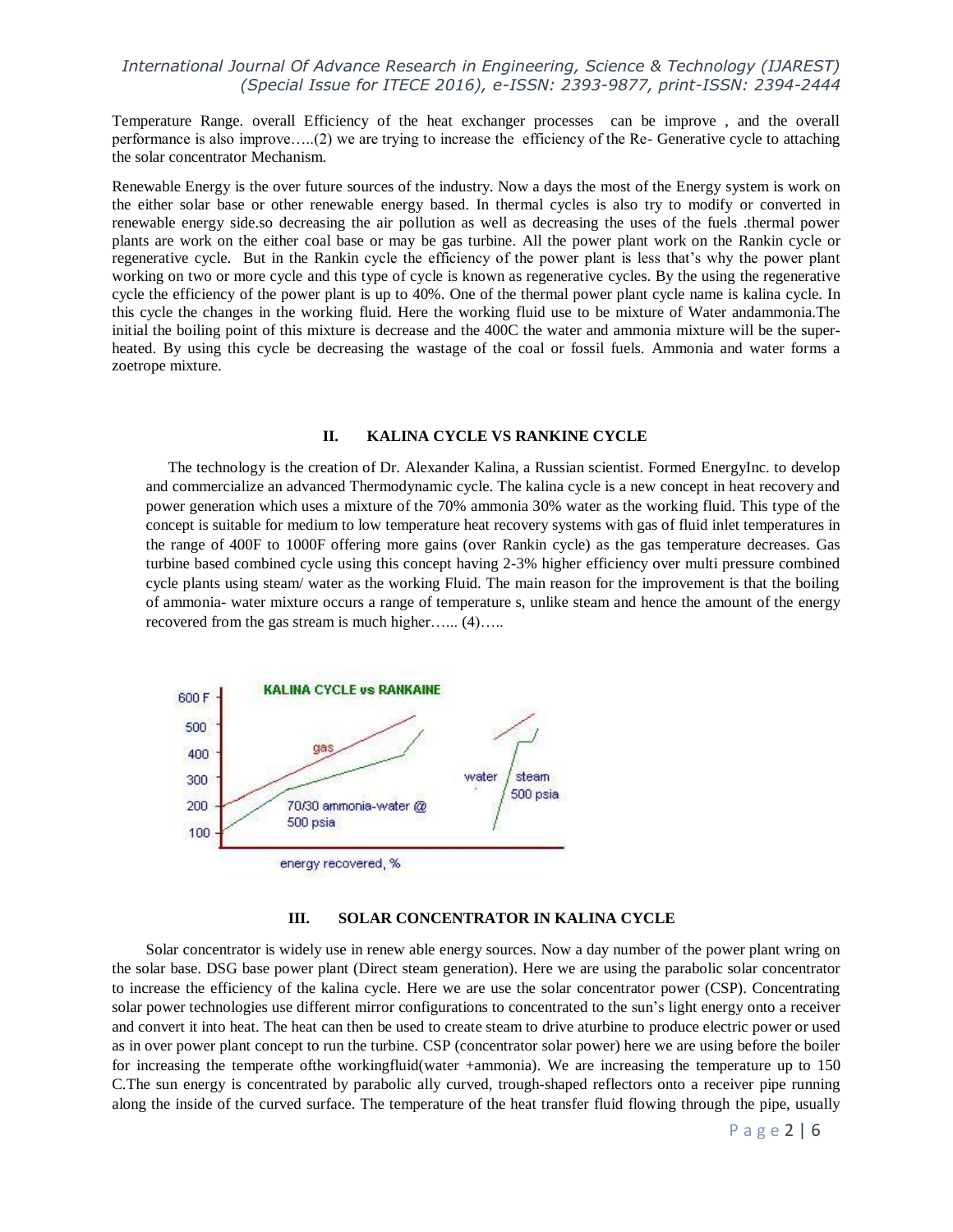thermal oil but here we are using the mixture of fluid (water+ ammonia) is increasing normally 293 to 393 C but we are increasing the temperature up to 150C . This heat energy is used to great electricity in conventional steam generator. Generallycollector field comprises may trough in parallel rows aligned on a north – south axis. This configuration enables the single- axis through to track the sun from east to west during the day to ensure that the continuously focused on the receiver pipes.



Normally power plant is working in the field where the after the condenser or alter the pump the pipes is use that temperature is increasing up to only 55 C but in over cycle we are increasing the temperature of the pipes. Pipe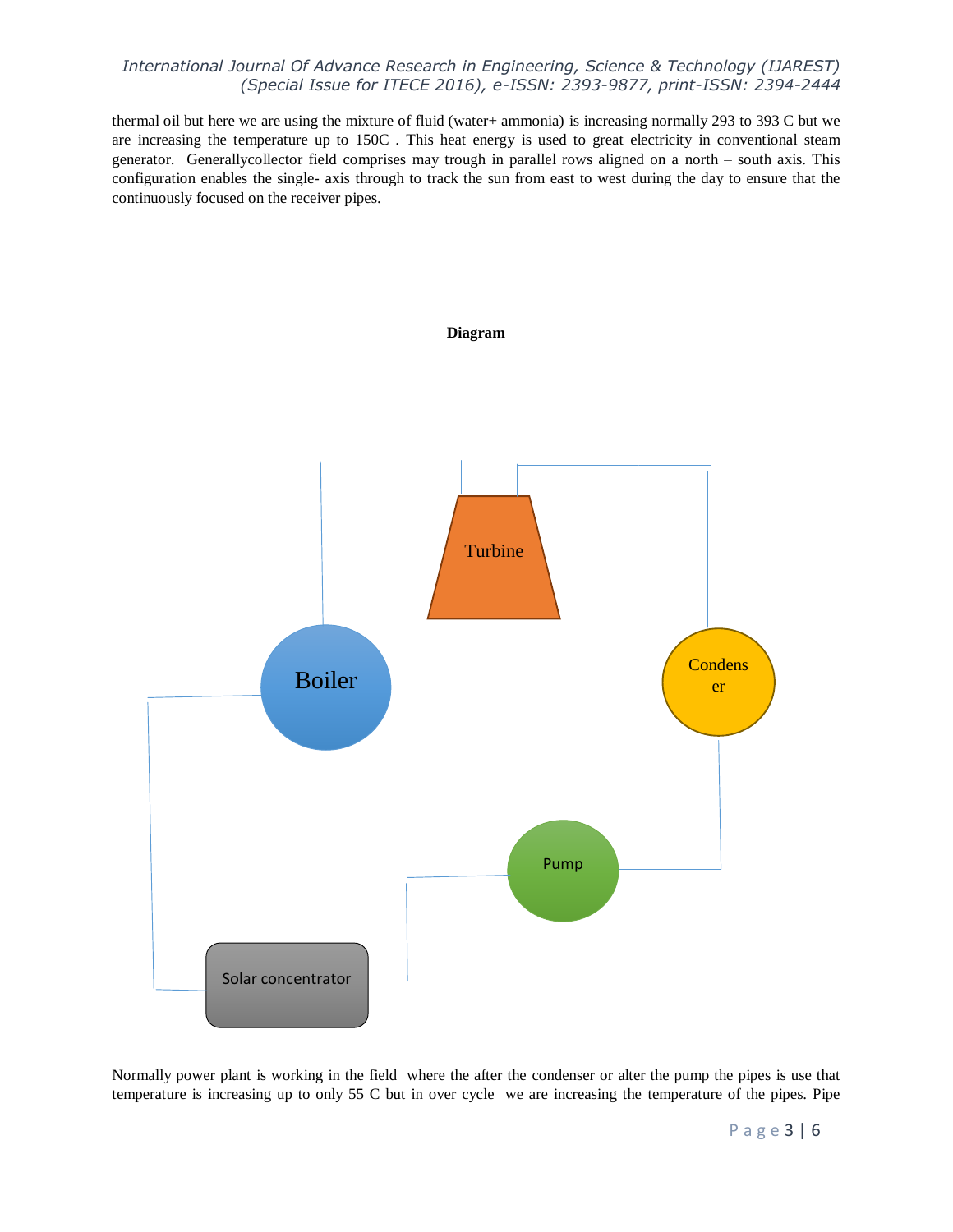temperature increasing by using solar concentrator here we show the analysis of the pipe below. The Dimension of the pipe that we consider is below: -



# **This are the Analysis of the particular pipe in normal as well as with solar concentrator**

**(Normally working pipes Analysis at55c)**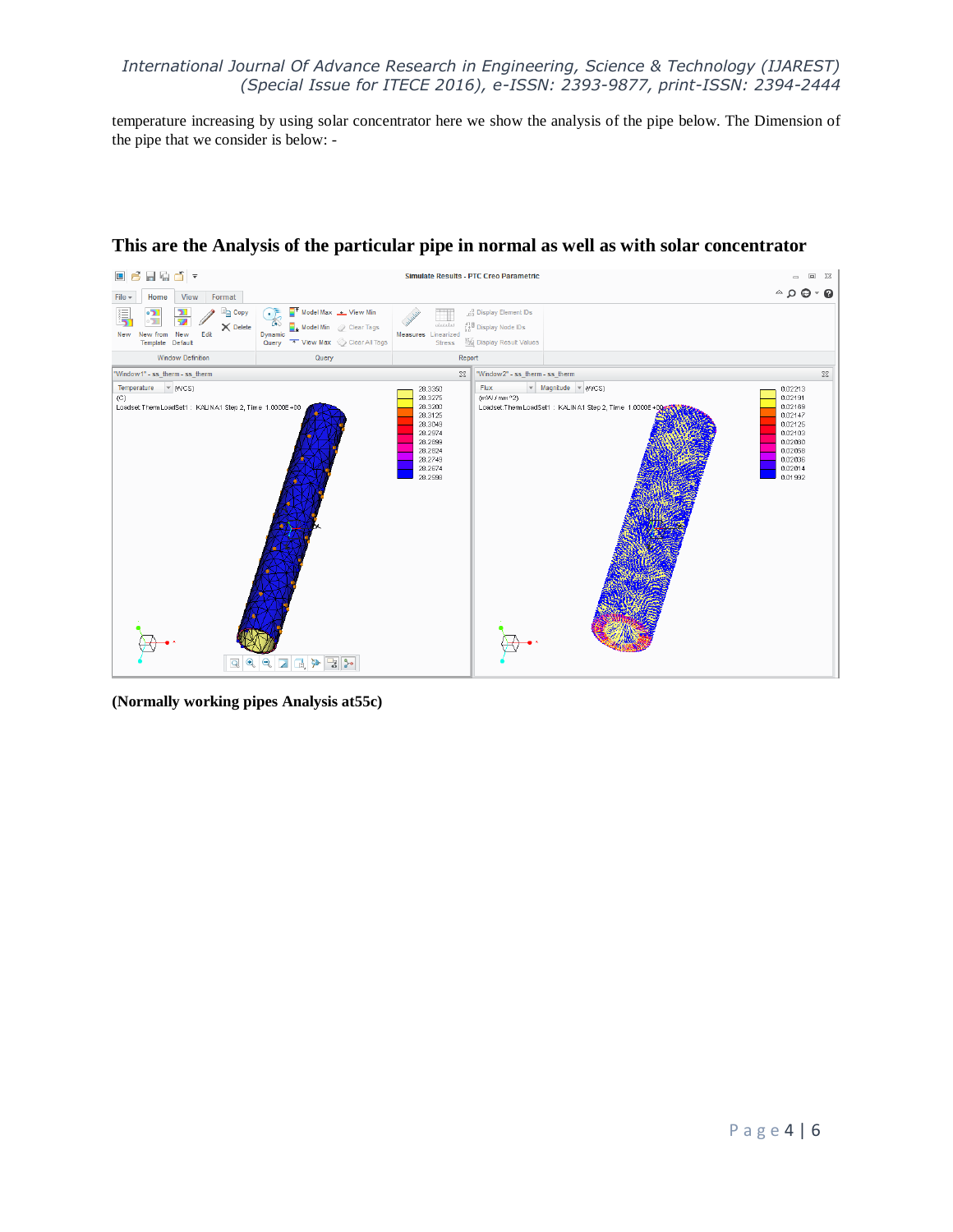

**(Pipe increasing Temperature by the parabolic solar Concentrator at150C)** 

| Sr. No. | <b>Specifications</b>              | <b>Values</b>          |
|---------|------------------------------------|------------------------|
|         | Diameter                           | $1000$ mm              |
|         | Length                             | 7000mm                 |
|         | Material                           | <b>SS</b>              |
|         | Thermal Conductivity (at 55C-125C) | $16 \,\mathrm{W/molK}$ |

After that we get the results is nothing in change in the pipe. But we are using the solar concentrator in before the boiler so the load of the boiler is decreasing. Load to convert the steam in to supper heated is decreasing.

## **CALCULATION OF ENERGY CONSUMPTION**

| 1. Initial Condition of Rankin Cycle, | 2. Normal Condition of Rankin Cycle, |
|---------------------------------------|--------------------------------------|
| $Q = m c_p dT$                        | $Q = m c_p dT$                       |
| $Q = m C_p (T_2 - T_1)$               | $Q = m C_p (T_2 - T_1)$              |
| $m = 0.83$ kJ/s                       | $m = 0.83$ kJ/s                      |
| $C_p = 1.008 \text{ kJ/kg K}$         | $C_p = 1.008 \text{ kJ/kg K}$        |
| $T_1 = 550 °C$                        | $T_1 = 550 °C$                       |
| $T_2 = 0^0C$                          | $T_2 = 55^0C$                        |
| So,                                   | So,                                  |
|                                       |                                      |